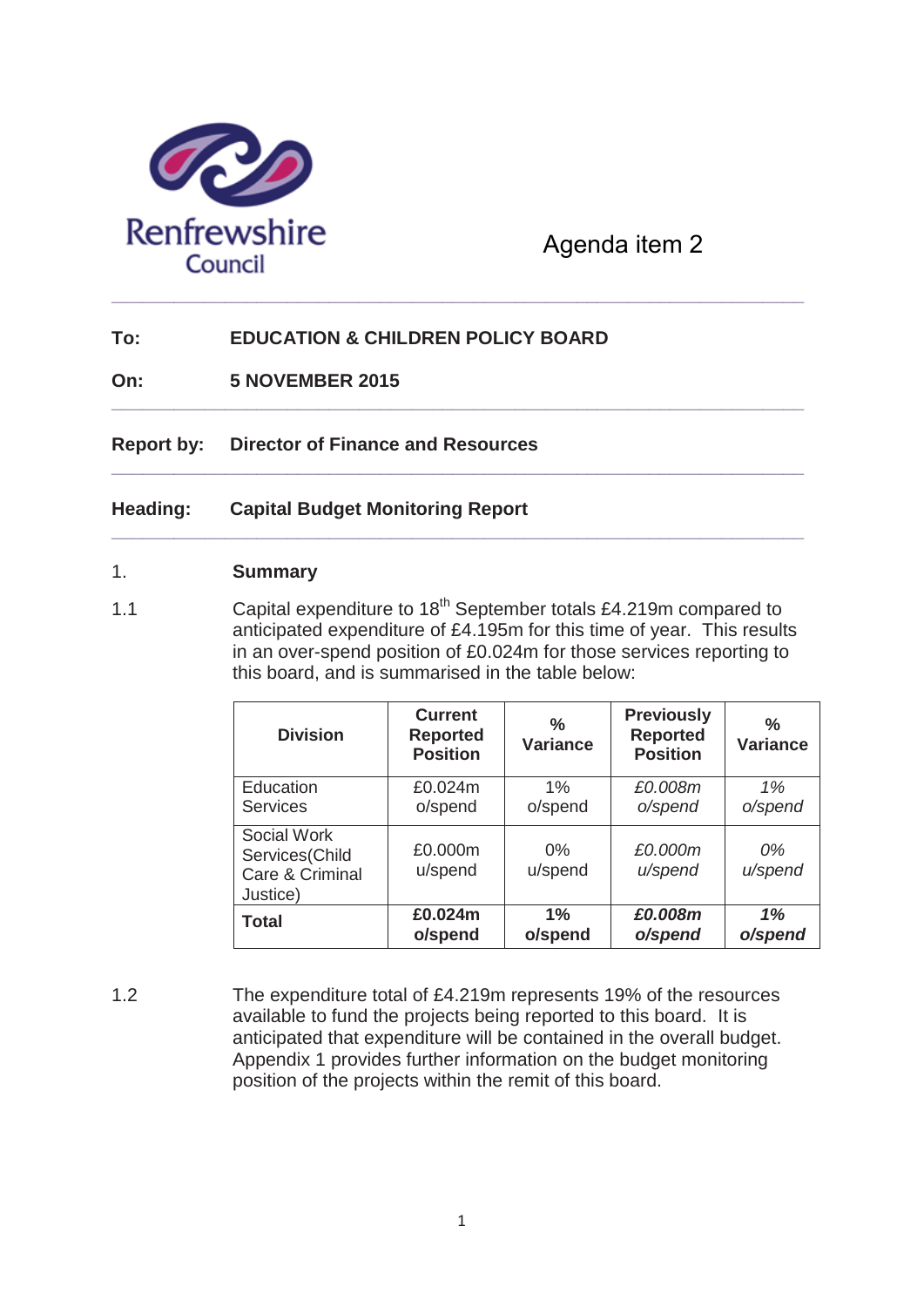### 2. **Recommendations**

2.1 It is recommended that Members note this report.

# 3. **Background**

- 3.1 This report has been prepared by the Director of Finance and Resources.
- 3.2 This capital budget monitoring report details the performance of the Capital Programme to  $18<sup>th</sup>$  September 2015, and is based on the Capital Investment Programme which was approved by members on 12<sup>th</sup> February 2015, adjusted for movements since its approval.

**\_\_\_\_\_\_\_\_\_\_\_\_\_\_\_\_\_\_\_\_\_\_\_\_\_\_\_\_\_\_\_\_\_\_\_\_\_\_\_\_\_\_\_\_\_\_\_\_\_\_\_\_\_\_\_\_\_\_\_\_\_\_\_\_\_\_\_**

**\_\_\_\_\_\_\_\_\_\_\_\_\_\_\_\_\_\_\_\_\_\_\_\_\_\_\_\_\_\_\_\_\_\_\_\_\_\_\_\_\_\_\_\_\_\_\_\_\_\_\_\_\_\_\_\_\_\_\_\_\_\_\_\_\_\_\_**

**\_\_\_\_\_\_\_\_\_\_\_\_\_\_\_\_\_\_\_\_\_\_\_\_\_\_\_\_\_\_\_\_\_\_\_\_\_\_\_\_\_\_\_\_\_\_\_\_\_\_\_\_\_\_\_\_\_\_\_\_\_\_\_\_\_\_\_**

# 4. **Budget Changes**

4.1 Since the last report there have been no budget changes.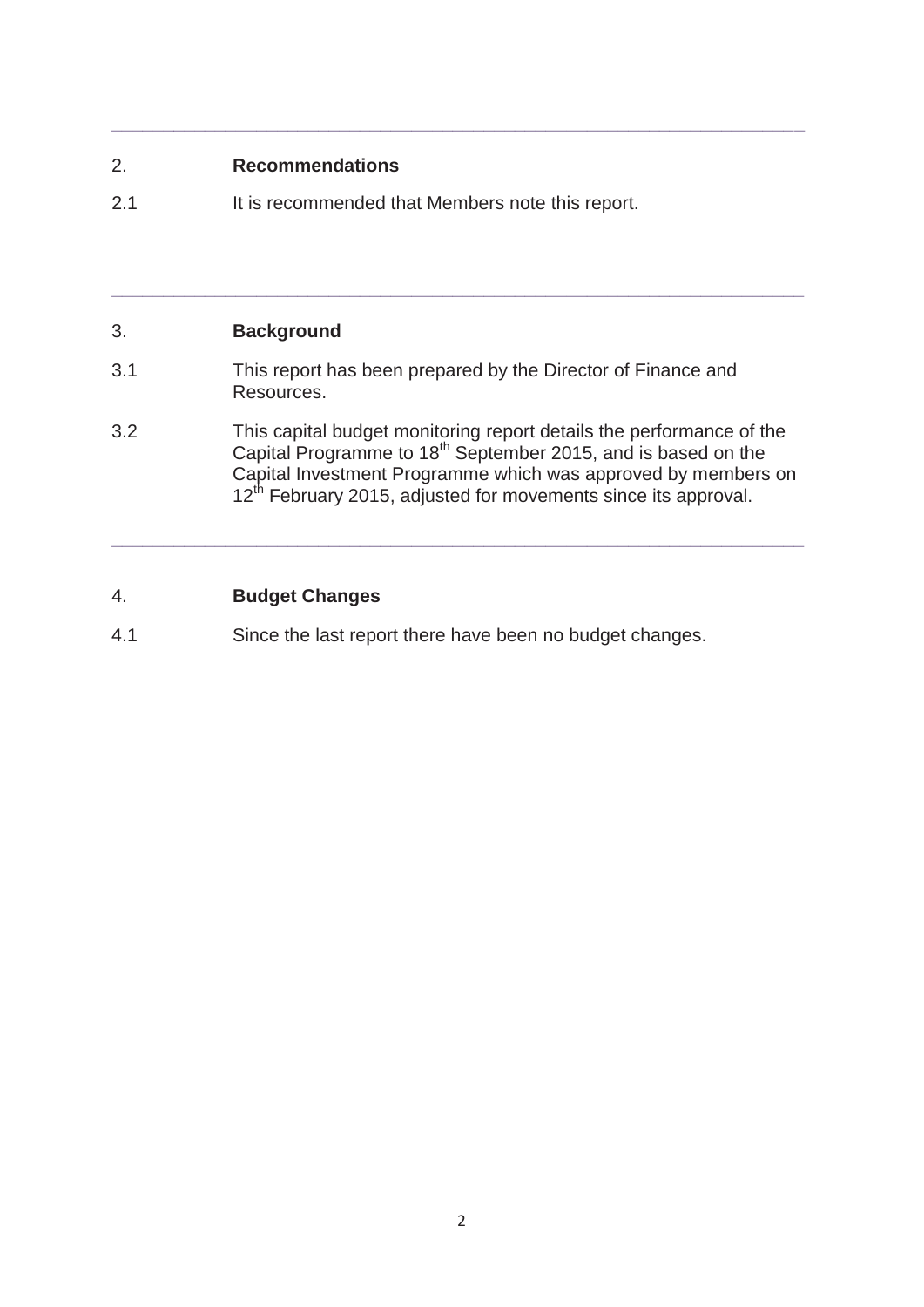#### **Implications of the Report**

1. **Financial** – The programme will be continually monitored, in conjunction with other programmes, to ensure that the available resources are fully utilised and that approved limits are achieved.

**\_\_\_\_\_\_\_\_\_\_\_\_\_\_\_\_\_\_\_\_\_\_\_\_\_\_\_\_\_\_\_\_\_\_\_\_\_\_\_\_\_\_\_\_\_\_\_\_\_\_\_\_\_\_\_\_\_\_\_\_\_\_\_\_\_\_\_**

- 2. **HR & Organisational Development**  none.
- 3. **Community Planning –**

**Greener** - Capital investment will make property assets more energy efficient.

- 4. **Legal**  none.
- 5. **Property/Assets**  none.
- 6. **Information Technology** none.
- 7. **Equality & Human Rights**  The Recommendations contained within this report have been assessed in relation to their impact on equalities and human rights. No negative impacts on equality groups or potential for infringement of individuals' human rights have been identified arising from the recommendations contained in the report. If required following implementation, the actual impact of the recommendations and the mitigating actions will be reviewed and monitored, and the results of the assessment will be published on the Council's website.
- 8. **Health & Safety** none.
- 9. **Procurement**  none.
- 10. **Risk** none.
- 11. **Privacy Impact**  none.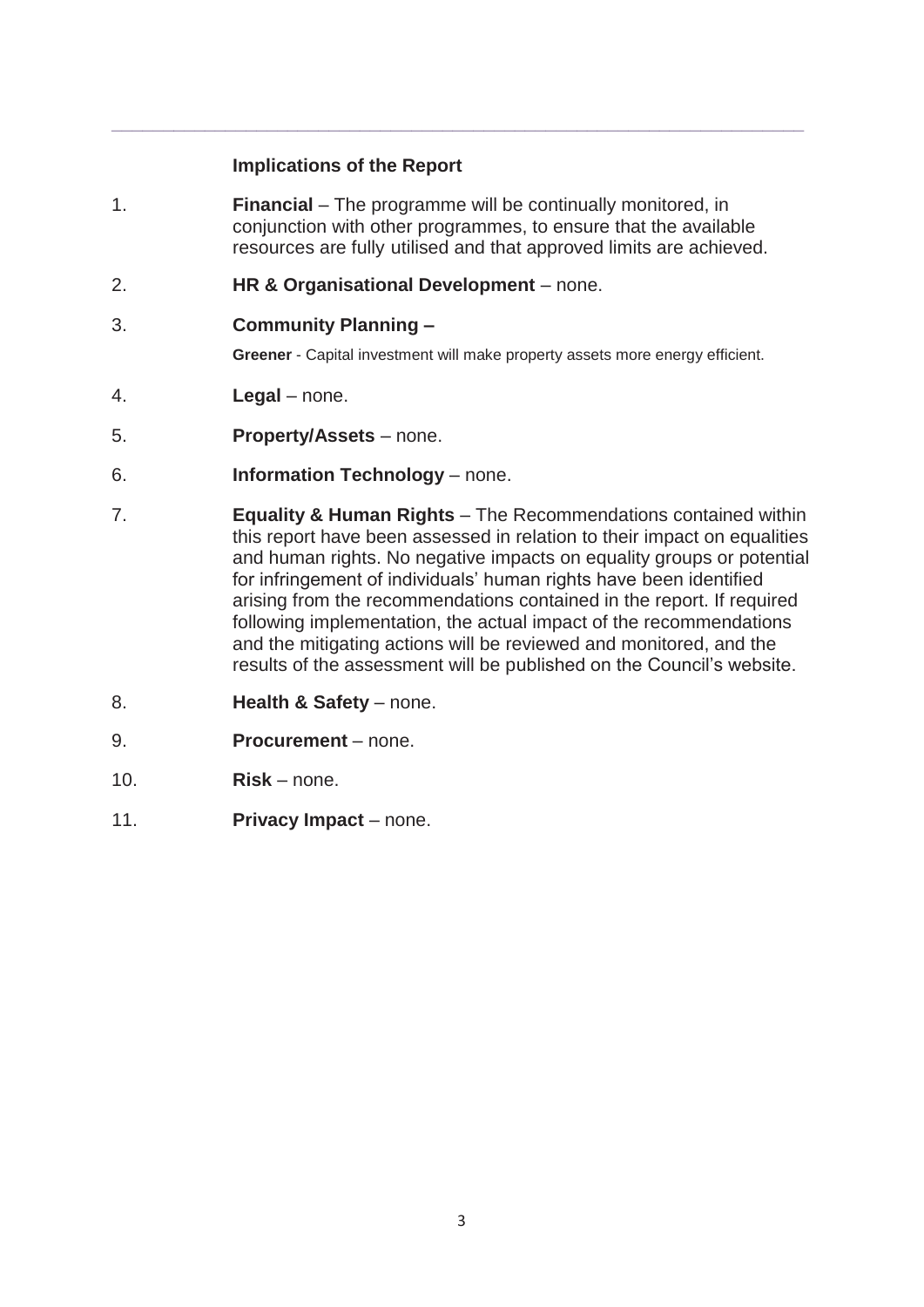### **List of Background Papers**

(a). Capital Investment Programme 2015/16 & 2016/17 – Council, 12<sup>th</sup> February 2015.

The contact officers within the service are:

– *Geoffrey Borland (Finance & Resources)*

**\_\_\_\_\_\_\_\_\_\_\_\_\_\_\_\_\_\_\_\_\_\_\_\_\_\_\_\_\_\_\_\_\_\_\_\_\_\_\_\_\_\_\_\_\_\_\_\_\_\_\_\_\_\_\_\_\_\_\_\_\_\_\_\_\_\_**

**\_\_\_\_\_\_\_\_\_\_\_\_\_\_\_\_\_\_\_\_\_\_\_\_\_\_\_\_\_\_\_\_\_\_\_\_\_\_\_\_\_\_\_\_\_\_\_\_\_\_\_\_\_\_\_\_\_\_\_\_\_\_\_\_\_\_\_**

- *Alison Fraser (Children's Services)*
- *Anne McMillan (Children's Services)*

**Author**: *Geoffrey Borland, Principal Accountant, 0141 618 4786,*  *geoffrey.borland@renfrewshire.gov.uk.*